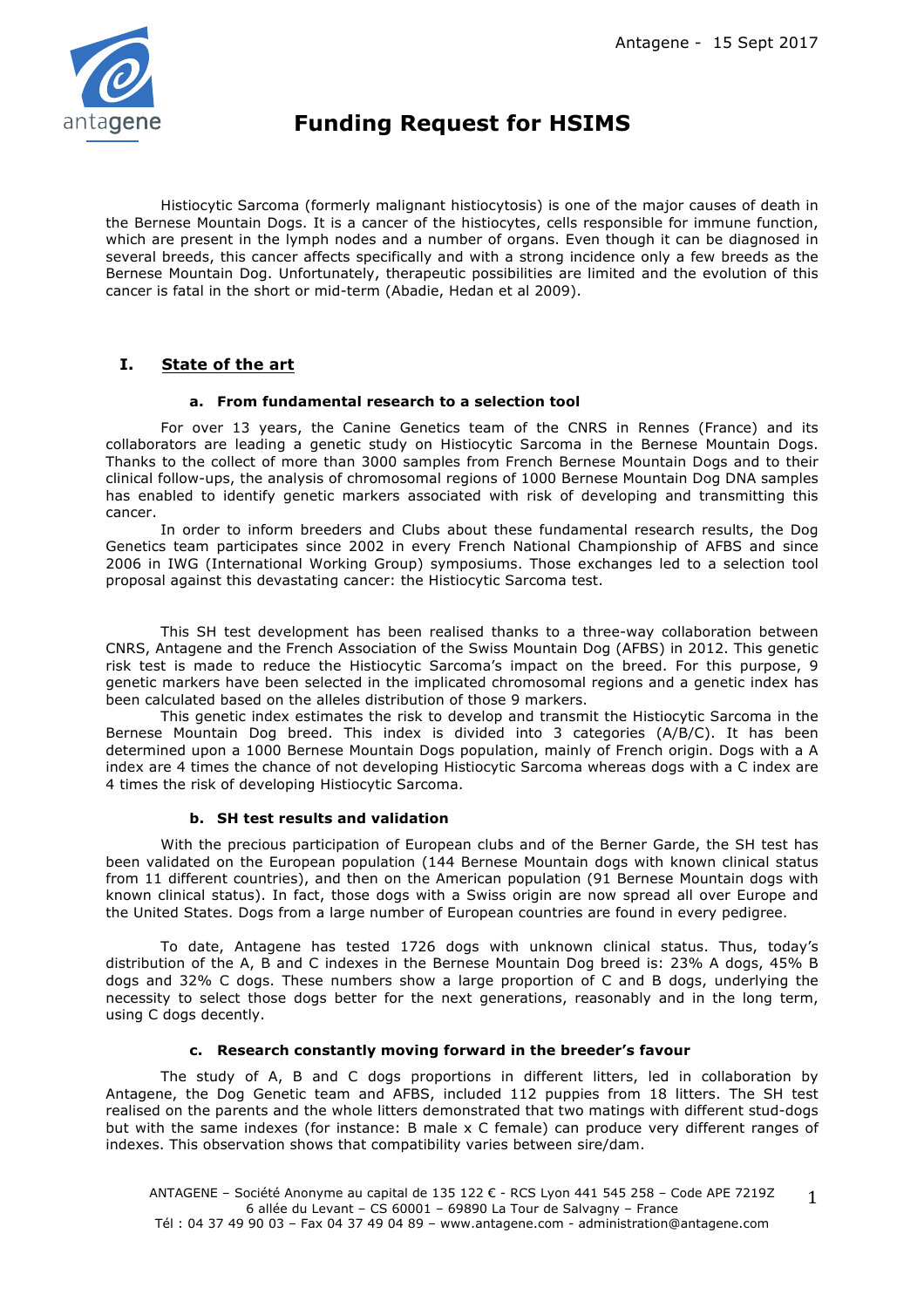In order to answer the questions "Can we predict the compatibility of two stud-dogs?" and "Can we predict the distribution of indexes within a litter based on the mating?" which are relevant questions for Bernese Mountain Dog breeders, we wish to offer a new tool: the HSIMS tool, which allows them to go further in their selection approach against the Histiocytic Sarcoma and to add value to the results of the HS tests realised on the stud-dogs.

## **II. What is HSIMS?**

HSIMS (Histiocytic Sarcoma Index Mate Selection) is a tool for the mating selection regarding the HS index of the parents. It calculates, for the next generation, in percentages, the distribution of A, B and C indexes for a specific mating, considering all the HS genotypes possible in the next generation (up to 20 000 possibilities per mating).

Thus, the HSIMS test result is strictly specific to each couple considered. Its use requires the individual HS test of the sir and the dam.

#### **a. Utilisation of the HSIMS tool**

HSIMS allows the user to:

- select the matings that would statistically produce the best indexes

- choose the best partner for one stud-dog
- find the best mating for its Bernese Mountain Dog with a C index

- avoid "risky" matings

#### **b. Concrete examples of HSIMS utilisation**

*Warning:* The HSIMS result is specific to each considered couple. As a consequence, the examples used and the results shown along this paragraph on the interests of using this HSIMS tool are fictional and do not reflect all the result possibilities.

*Reminder of the possible results for the HS test:*



A: Dogs have 4 times the chance of not developing Histiocytic Sarcoma

**B** : Neutral

C: Dogs have 4 times the risk of developing Histiocytic Sarcoma. The risk of the markers associated with the disease being transmitted to offspring is greatly increased

## *i. Selecting matings that would statistically produce the best indexes:*



#### ANTAGENE's suggestion:

For the example above, the results obtained using HSIMS show that the mating between an A Bernese Mountain Dog and a B Bernese Mountain Dog is better than the mating between two A Bernese Mountain Dogs.

ANTAGENE – Société Anonyme au capital de 135 122 € - RCS Lyon 441 545 258 – Code APE 7219Z 6 allée du Levant – CS 60001 – 69890 La Tour de Salvagny – France Tél : 04 37 49 90 03 – Fax 04 37 49 04 89 – www.antagene.com - administration@antagene.com 2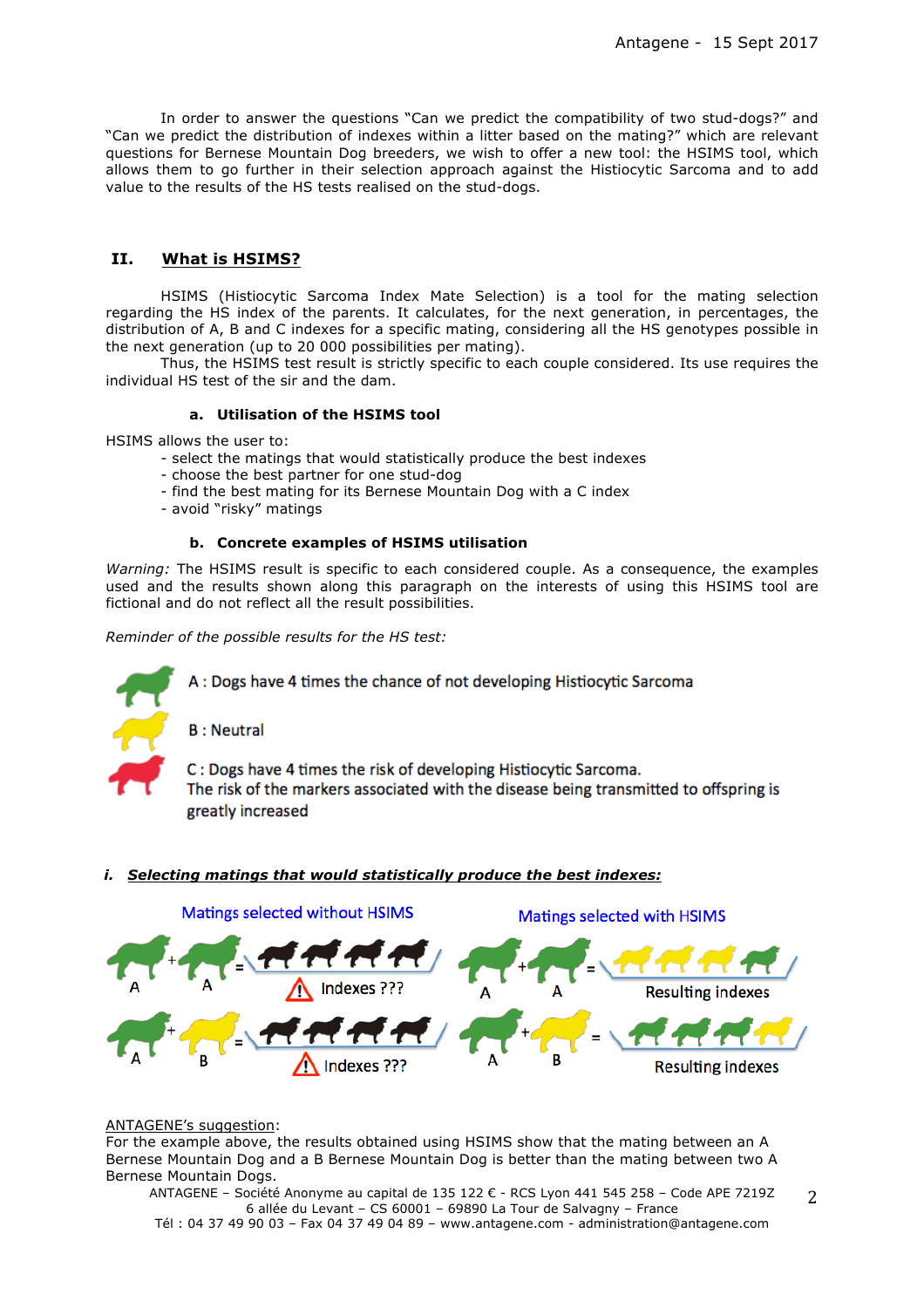## *ii. Choose the best partner for your stud-dog:*



#### ANTAGENE's suggestion:

In the example above, the results obtained using HSIMS show that the mating B gives the biggest proportion of C dogs. Then, the choice between mating 1 and mating 3 is up to the breeder depending on morphological and behavioural criteria and/or on the dog's health.

#### *iii. Find the best mating for a C Bernese Mountain Dog:*



#### ANTAGENE's suggestion:

In the example above, the results obtained using HSIMS show that the mating with dog 2 is better than the mating with dog 1.

#### *iv. Avoid "risky" matings :*



#### ANTAGENE's suggestion:

In the example above, the results obtained using HSIMS are not beneficial for the selection of a future stud-dog. Statistically, this mating produces mainly C dogs. The breeder should favor to choose another mating.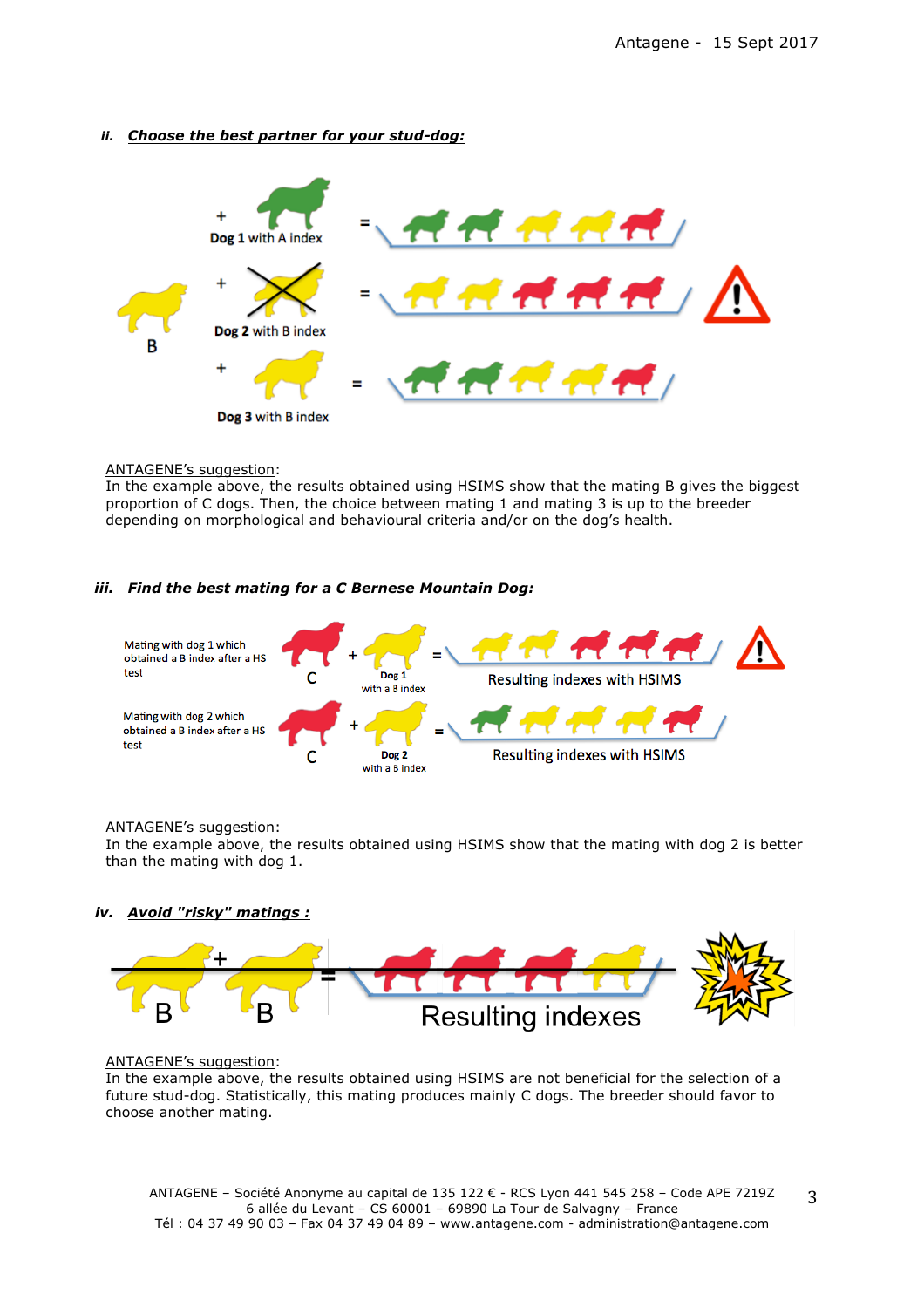#### **c. HSIMS Functionalities**

- International database with a direct access for Bernese Mountain Dog's breeders all around the world
- Confidentiality of the HS test index for each dog
- Individual and reversible integration to HSIMS by the owner for each dog
- Results property: the user can simulate a mating only if he owns at least one of the studdogs. The second dog of the mating can be another dog from the breeding or a dog from another breeder which has been integrated to HSIMS by its owner
- Instantaneous and automatic online results with a version that can be downloaded in pdf
- Free and unlimited use

## **III. Steps of HSIMS development**

Through an Internet access, HSIMS will allow breeders to know the repartition of the HS indexes resulting of one mating. The construction of this tool requires several steps:

a. Index calculation development: creation of a mathematical formula in order to define all the indexes resulting of a mating between two dogs tested for HS.

b. Validation of the formula: formula validity checking upon real data.

c. Website specifications: descriptions of the necessary units in order to fill out all the functioning conditions for the HS tested Bernese Mountain Dogs breeders and owners.

d. Website developing: realised following the website specifications. Requires the intervention of a programmer contractor.

The first two steps (a and b) have already been completed by the Dog Genetics team. The validation has been completed thanks to real data collected during the litters study (cf. part I.c.). The third step has been completed by Antagene. The estimated cost for developing the website has been asked to the contractor who developed Antagene's database and who does the maintenance. The developing cost offered by the external contractor is 11 220 $\epsilon$  all fees included (cf. attached estimate).

#### **IV Funding request**

In order to guarantee a free use of HSIMS by the breeders, we ask all the Bernese Mountain Dog clubs around the world to support financially the website developing costs (d), and so, allowing the availability of this tool via Internet.

#### **Contacts :**

Anne Thomas: athomas@antagene.com Caroline Dufaure de Citres: cdufauredecitres@antagene.com